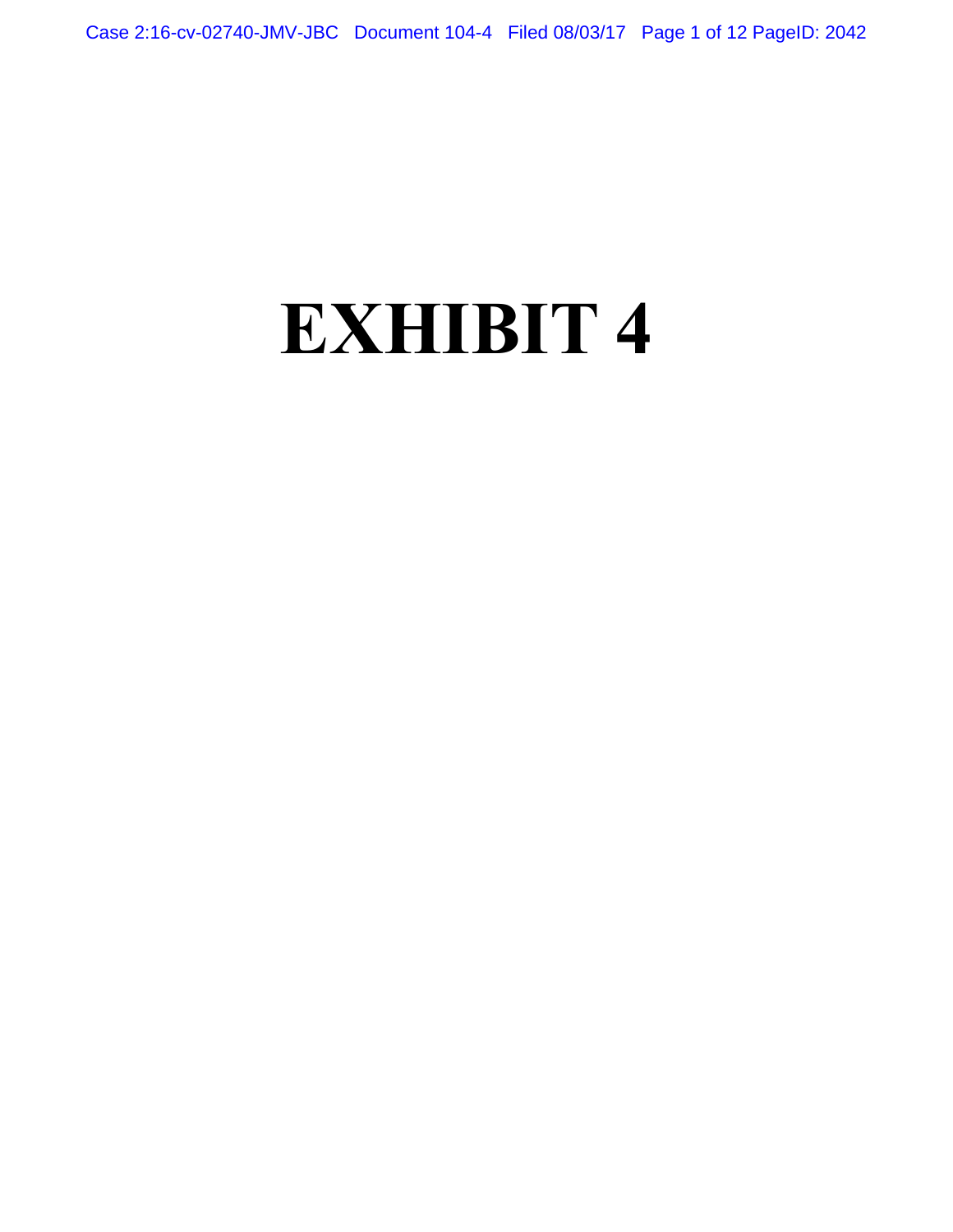## **UNITED STATES DISTRICT COURT DISTRICT OF NEW JERSEY**

) )

) ) ) ) ) ) ) )

| DONNA GARBACCIO,                                                                |
|---------------------------------------------------------------------------------|
| Plaintiff,                                                                      |
| VS.                                                                             |
| ST. JOSEPH'S HOSPITAL AND<br><b>MEDICAL CENTER AND</b><br>SUBSIDIARIES, et al., |
| Defendants.                                                                     |

) Civil No. 2:16-cv-02740(JMV)(JBC)

## **[PROPOSED] ORDER AND FINAL JUDGMENT**

This consolidated litigation<sup>1</sup> involves claims for alleged violations of the Employee Retirement Income Security Act of 1974, as amended, 29 U.S.C. § 1001, et seq. ("ERISA"), with respect to the St. Joseph's Healthcare System Pension Plan.<sup>2</sup>

 The Court previously entered an Order Preliminarily Approving the Class Action Settlement Agreement ("Preliminary Approval Order") dated

<sup>&</sup>lt;sup>1</sup> The Court consolidated the instant *Garbaccio* action with a related action captioned *Barker v. St. Joseph's Healthcare System, Inc*., No. 2:16-cv-02748 (D.N.J.), and subsequently terminated the *Barker* action.

 $2^2$  This Judgment incorporates by reference the definitions in the Class Action Settlement Agreement ("Settlement" or "Settlement Agreement"), and all terms used herein shall have the same meanings as set forth in the Settlement Agreement unless set forth differently herein. The terms of the Settlement are fully incorporated in this Judgment as if set forth fully here.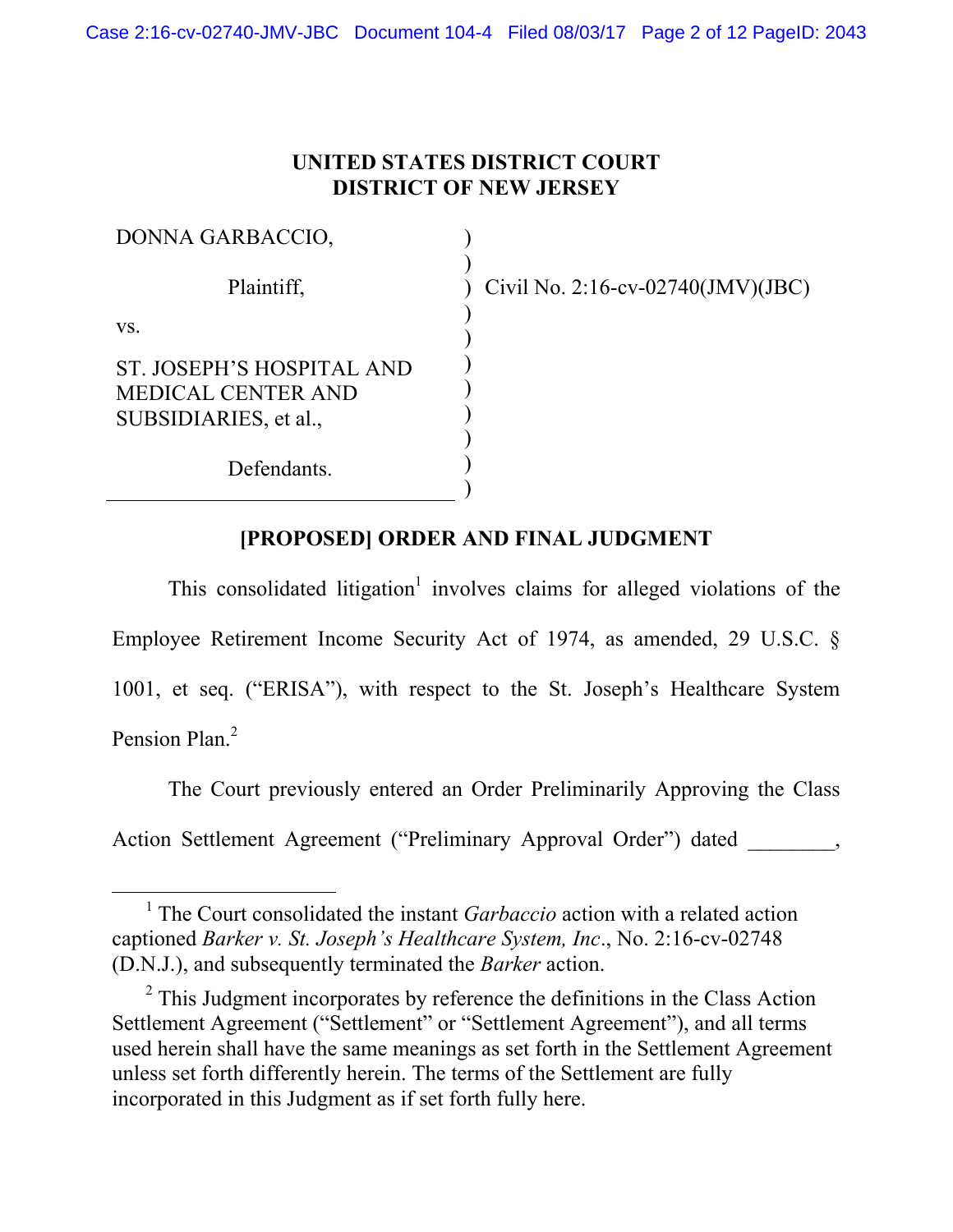2017, preliminarily approving the Settlement, certifying the putative class in this action for settlement purposes, ordering a Class Notice to be mailed and published on the internet, scheduling a Fairness Hearing for  $\qquad \qquad , 2017, at \qquad \qquad m.$ and providing those persons with an opportunity to object to the proposed settlement. This Court held a Fairness Hearing on , 2017, at

\_\_\_\_\_\_\_\_ \_.m., to determine whether to give final approval to the proposed settlement. Due and adequate notice having been given to the Settlement Class as required in the Order, and the Court having considered the Settlement Agreement, all papers filed and proceedings held herein, and good cause appearing therefore,

## **IT IS HEREBY ORDERED, ADJUDGED AND DECREED** as follows:

1. The Court has jurisdiction over the subject matter of this action and all Parties to the action, including all members of the Settlement Class.

2. On \_\_\_\_\_\_\_\_\_\_\_\_\_\_\_\_\_, 2017, pursuant to Federal Rule of Civil Procedure  $23(a)$ ,  $23(b)(1)$  and/or (2), and  $23(e)$ , the Court preliminarily certified the following Settlement Class:

All present and former participants (vested or nonvested) or beneficiaries of the St. Joseph's Healthcare System Pension Plan as of the Effective Date of Settlement.

3. The Court finds that the Settlement Class meets all requirements of Federal Rule of Civil Procedure 23(a) for certification of the class claims alleged in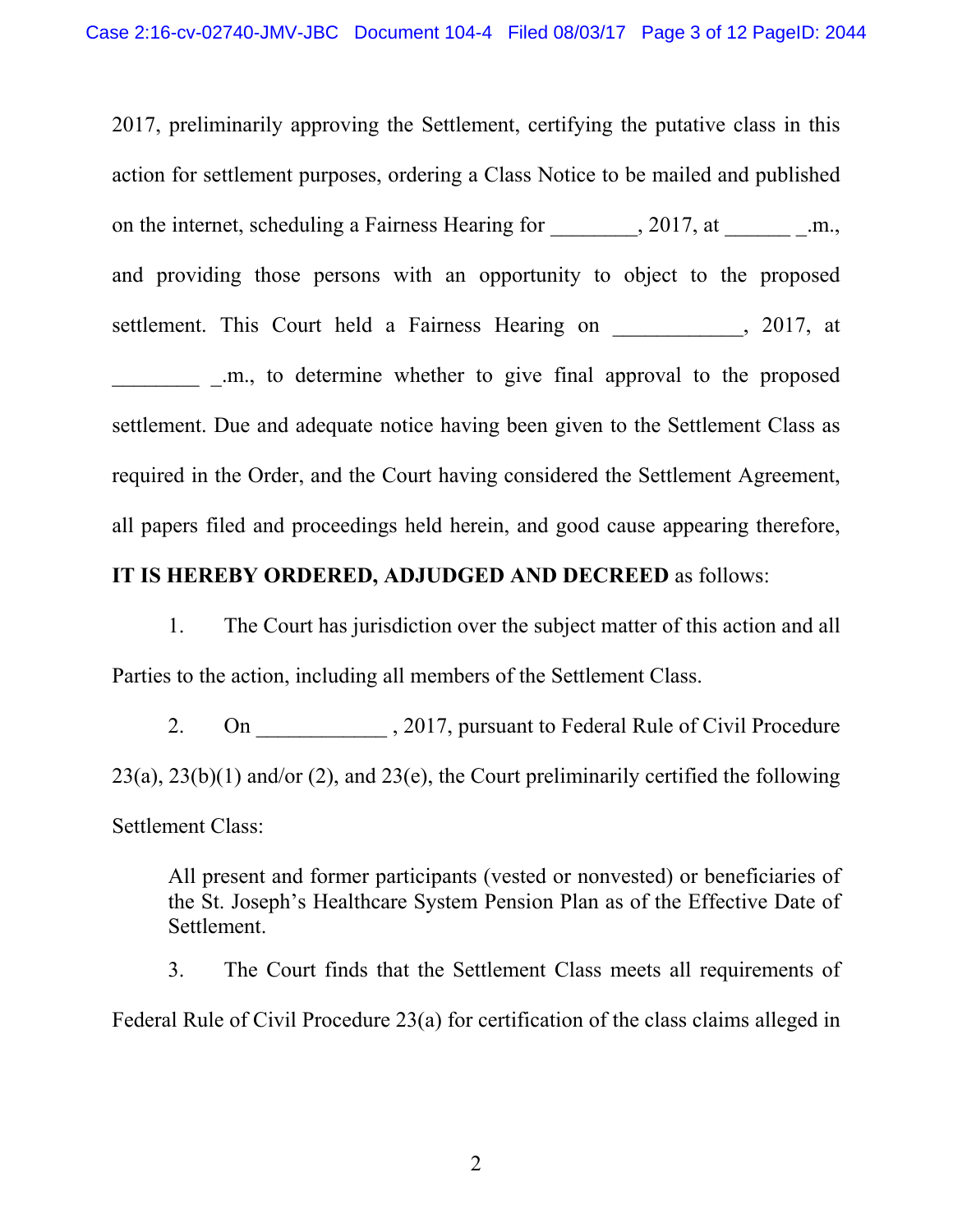the Complaint, including (a) numerosity; (b) commonality; (c) typicality; and (d) adequacy of the Class Representatives and Class Counsel.

4. Additionally, the prerequisites of Rule 23(b)(1) have been satisfied, since the prosecution of separate actions by individual members of the Settlement Class would create a risk of (a) inconsistent or varying adjudication which would establish incompatible standards of conduct for Defendants; and (b) adjudications with respect to individual Settlement Class members, which would, as a practical matter, be dispositive of the interests of the other members not parties to the adjudications or would substantially impair or impede their ability to protect their interests.

5. Alternatively, the prerequisites of Rule 23(b)(2) have been satisfied, since Defendants have acted or refused to act on grounds generally applicable to the Settlement Class, thereby making appropriate final injunctive relief or corresponding declaratory relief with respect to the Settlement Class as a whole.

6. Pursuant to Federal Rule of Civil Procedure 23(a) the Court finds that Named Plaintiffs Donna Garbaccio, Mary Lynne Barker, Anne Marie Dalio, and Dorothy Flar are members of the Settlement Class, their claims are typical of those of the Settlement Class, and they fairly and adequately protected the interests of the Settlement Class throughout the proceedings in this Action. Accordingly, the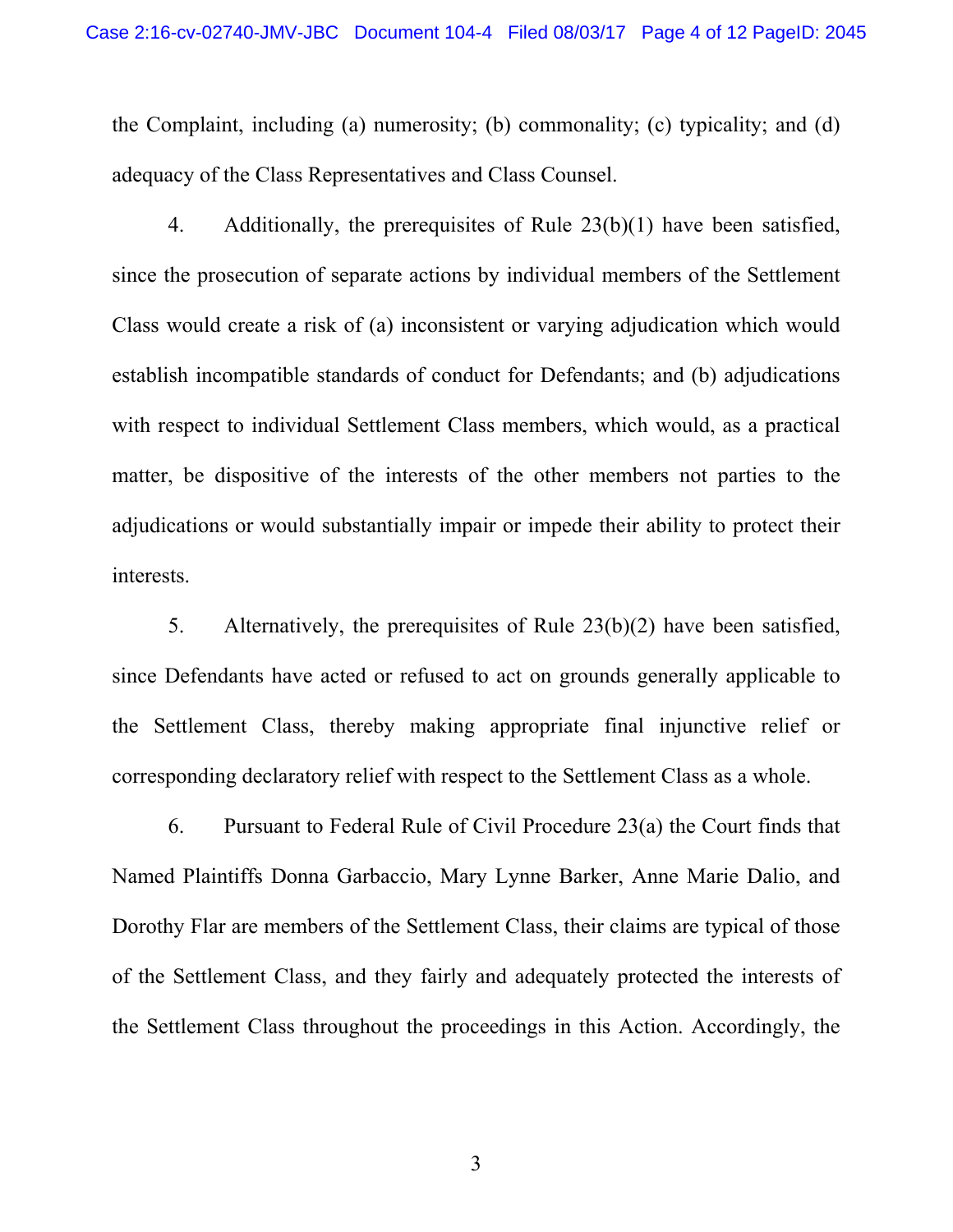Court hereby appoints Donna Garbaccio, Mary Lynne Barker, Anne Marie Dalio, and Dorothy Flar as Class Representatives.

7. Having considered the factors set forth in Federal Rule of Civil Procedure  $23(g)(1)$ , the Court finds that Class Counsel has fairly and adequately represented the Settlement Class for purposes of entering into and implementing the Settlement, and thus, hereby appoints Cohen Milstein Sellers & Toll PLLC and Keller Rohrback, L.L.P. as Class Counsel to represent the members of the Settlement Class.

8. The appointment of Class Counsel and the appointment of Named Plaintiffs as Class Representatives are fully and finally confirmed.

9. Class Counsel is hereby awarded attorneys' fees pursuant to Federal Rule of Civil Procedure  $23(h)$ , in the amount of \$<br>which the Court finds to be fair and reasonable, and \$\_\_\_\_\_\_\_\_\_\_ in reimbursement of Class Counsel's reasonable expenses incurred in prosecuting the Action. Defendants shall pay such amount to Class Counsel pursuant to the timing requirements in accordance with the terms of the Settlement Agreement.

10. Class Counsel has moved for \$ \_\_\_\_\_ incentive awards for Named Plaintiffs Donna Garbaccio, Mary Lynne Barker, Anne Marie Dalio, and Dorothy Flar (collectively "Named Plaintiffs"). The Court hereby [grants in the amount of \$ \_\_\_\_\_\_\_] [denies] Class Counsel's motion for incentive awards. Class Counsel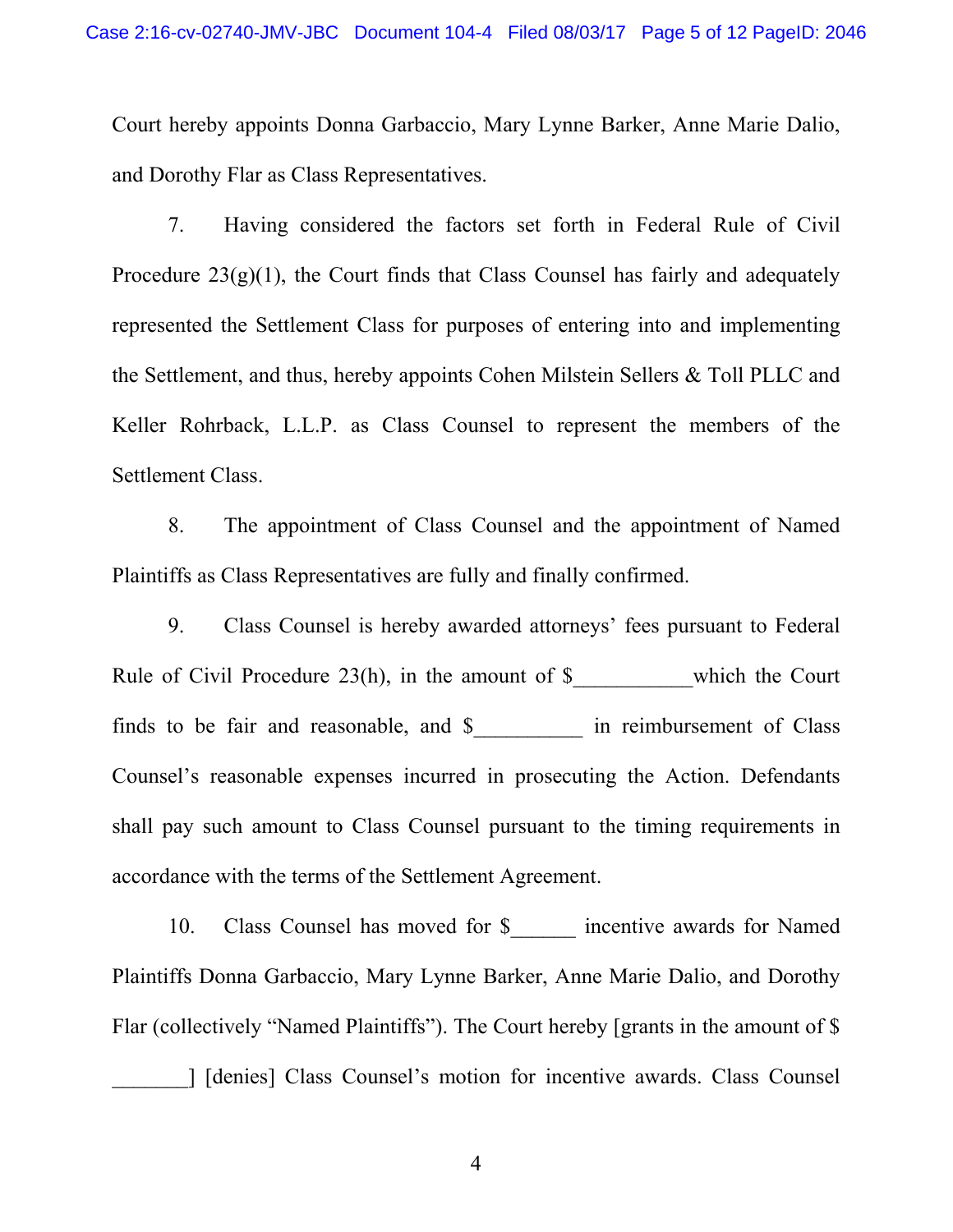shall pay such amount to Named Plaintiffs in accordance with the terms of the Settlement Agreement.

11. The Court directed that Class Notice be given pursuant to the notice program proposed by the Parties and approved by the Court. In accordance with the Court's Preliminary Approval Order and the Court-appointed notice program: (a) On or about 2017, Class Counsel posted the Settlement Agreement and Class Notice on a the firms' websites; and (b) On or about , 2017, Class Counsel caused to be mailed approximately copies of the Notice of Class Action Settlement to members of the Settlement Class.

12. The Class Notice and Internet/Publication of Class Notice (collectively, the "Class Notice") advised members of the Settlement Class of the: (a) terms of the Settlement; (b) Final Fairness Hearing and the right to appear at such Final Fairness Hearing; (c) inability to opt out of the Settlement Class; (d) right to object to the Settlement, including the right to object to the Settlement or the application for an award of attorneys' fees and reimbursement of expenses, or the incentive awards to Donna Garbaccio, Mary Lynne Barker, Anne Marie Dalio, and Dorothy Flar as Class Representatives; (e) the procedures for exercising the foregoing rights; and (f) the binding effect of this Judgment, whether favorable or unfavorable, to the Settlement Class, including the scope of the Released Claims described in the Settlement Agreement.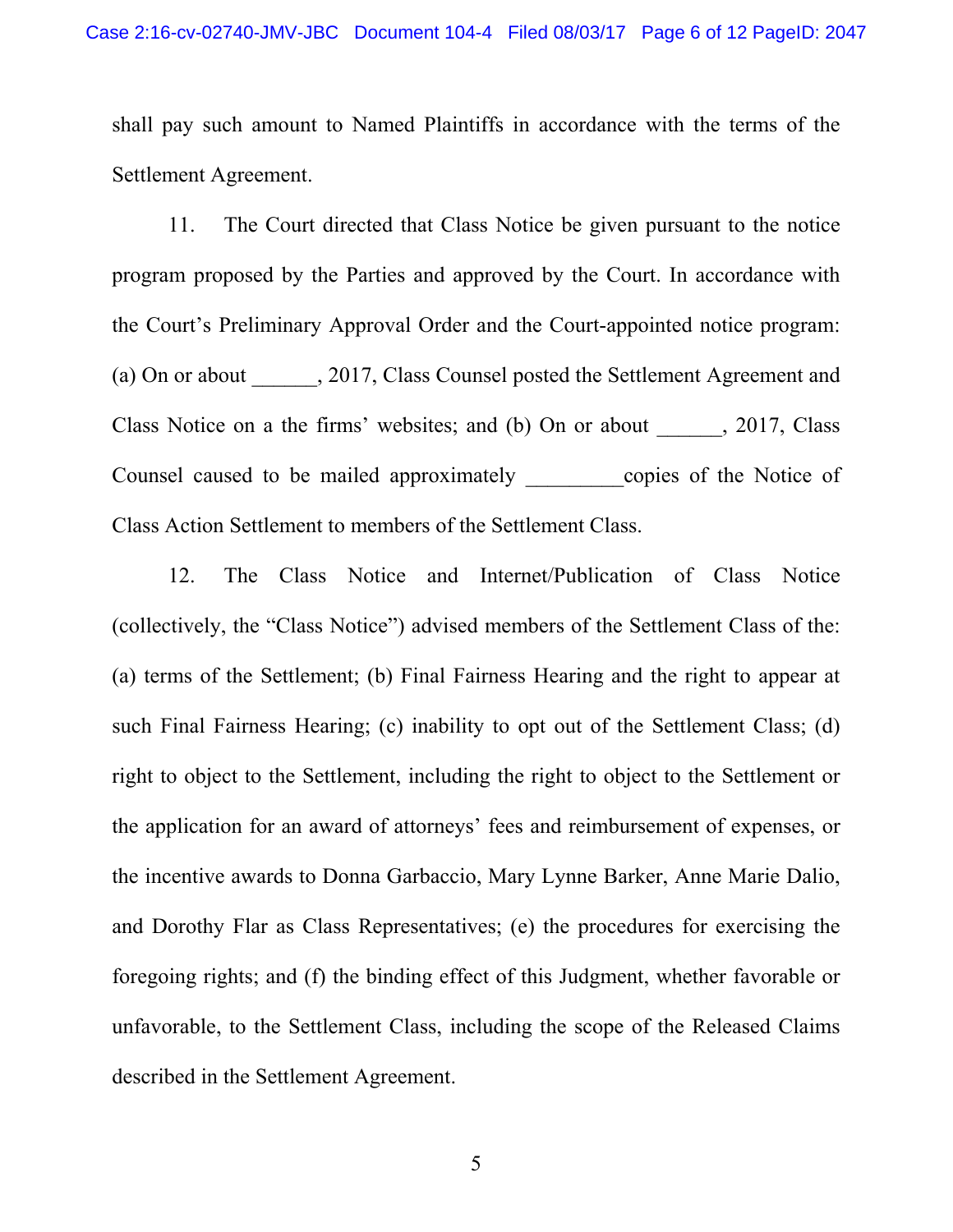13. The Class Notice met all applicable requirements of the Federal Rules of Civil Procedure, the United States Code, the United States Constitution, 28 U.S.C. § 1715, and any other applicable law. The Court further finds that Notice in the form approved by the Court complied fully with the Class Action Fairness Act of 2005, 28 U.S.C. § 1715 ("CAFA"), and that it constituted the best practicable notice under the circumstances. The Court further finds that Defendants complied fully with the provisions of CAFA. The Court further finds that the form of Class Notice was concise, clear, and in plain, easily understood language, and was reasonably calculated under the circumstances to apprise of: (a) the pendency of the Consolidated Action; (b) the claims, issues and defenses of the Settlement Class; (c) the definition of the certified Settlement Class; (d) the right to object to the proposed Settlement , including the right to object to the Settlement or the application for an award of attorneys' fees and reimbursement of expenses, or the incentive awards to Donna Garbaccio, Mary Lynne Barker, Anne Marie Dalio, and Dorothy Flar as Class Representatives; (e) the right to appear at the Final Fairness Hearing, through counsel if desired; and (f) the binding effect of a judgment on members of the Settlement Class, including the scope of the Released Claims described in the Settlement Agreement.

14. The Court finds after a hearing and based upon all submissions of the Parties and interested persons that the Parties' proposed Settlement is fair,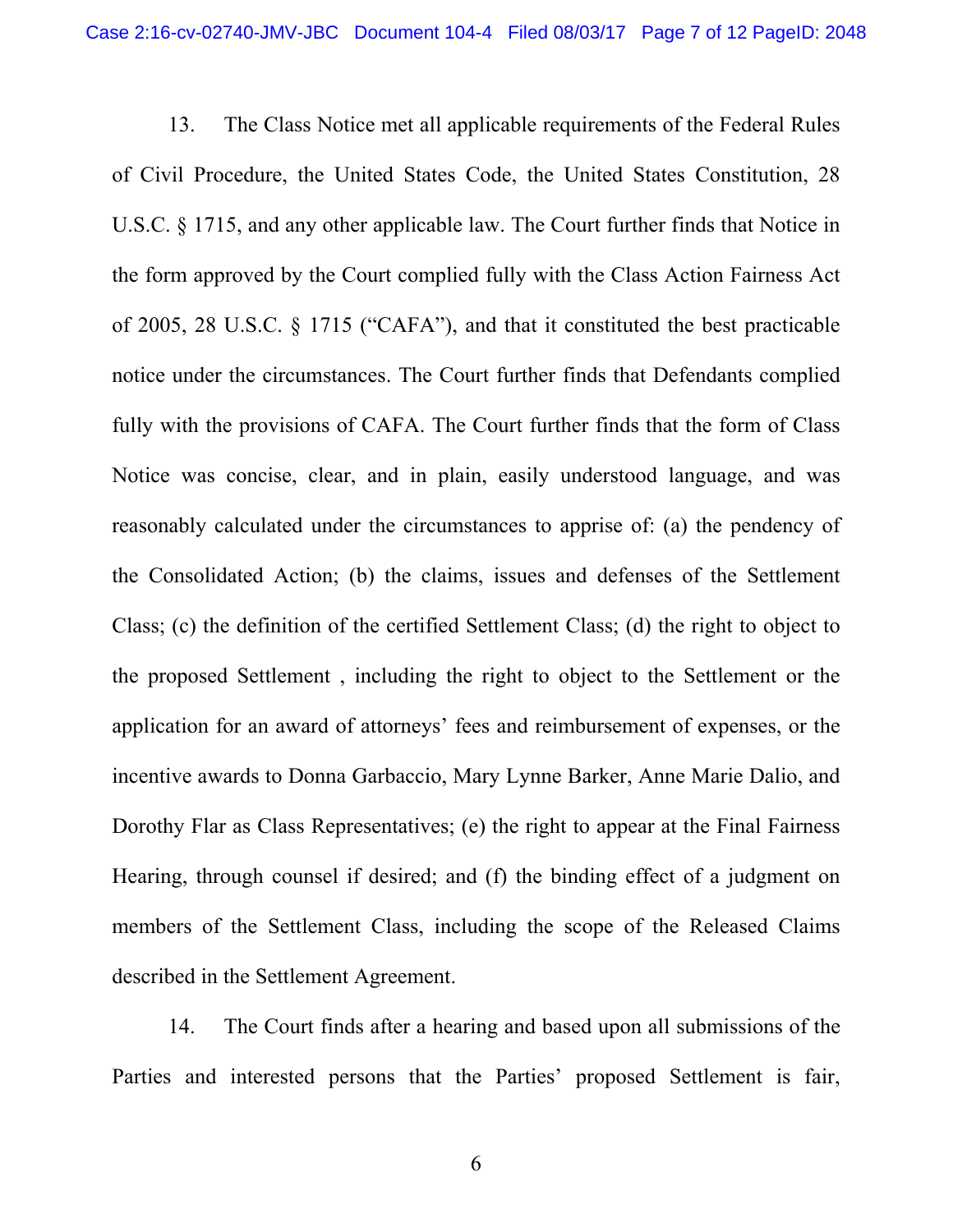reasonable, and adequate. The Court also finds that the proposed Settlement is consistent with and in compliance with all applicable requirements of the Federal Rules of Civil Procedure, the United States Code, and the United States Constitution, and other applicable law. In so finding, the Court has considered and found that:

A. The Settlement provides for significant monetary contributions to the Plan, as well as Plan administrative provisions which will enhance the retirement security of the members of the Settlement Class.

B. The terms and provisions of the Settlement were entered into by experienced counsel and only after extensive, arm's-length negotiations conducted in good faith and with the assistance of an experienced third party mediator, Mr. Robert Meyer, Esq. The Settlement is not the result of collusion.

C. Those negotiations were preceded by an extensive investigation into the factual and legal issues surrounding Plaintiff's claims, as well as informal discovery during the settlement negotiation process. The absence of formal discovery in this case in no way undermines the integrity of the Settlement given the extensive investigation that has occurred in the proceedings thus far.

D. Those proceedings gave Class Counsel the opportunity to adequately assess this case's strengths and weaknesses and thus to structure the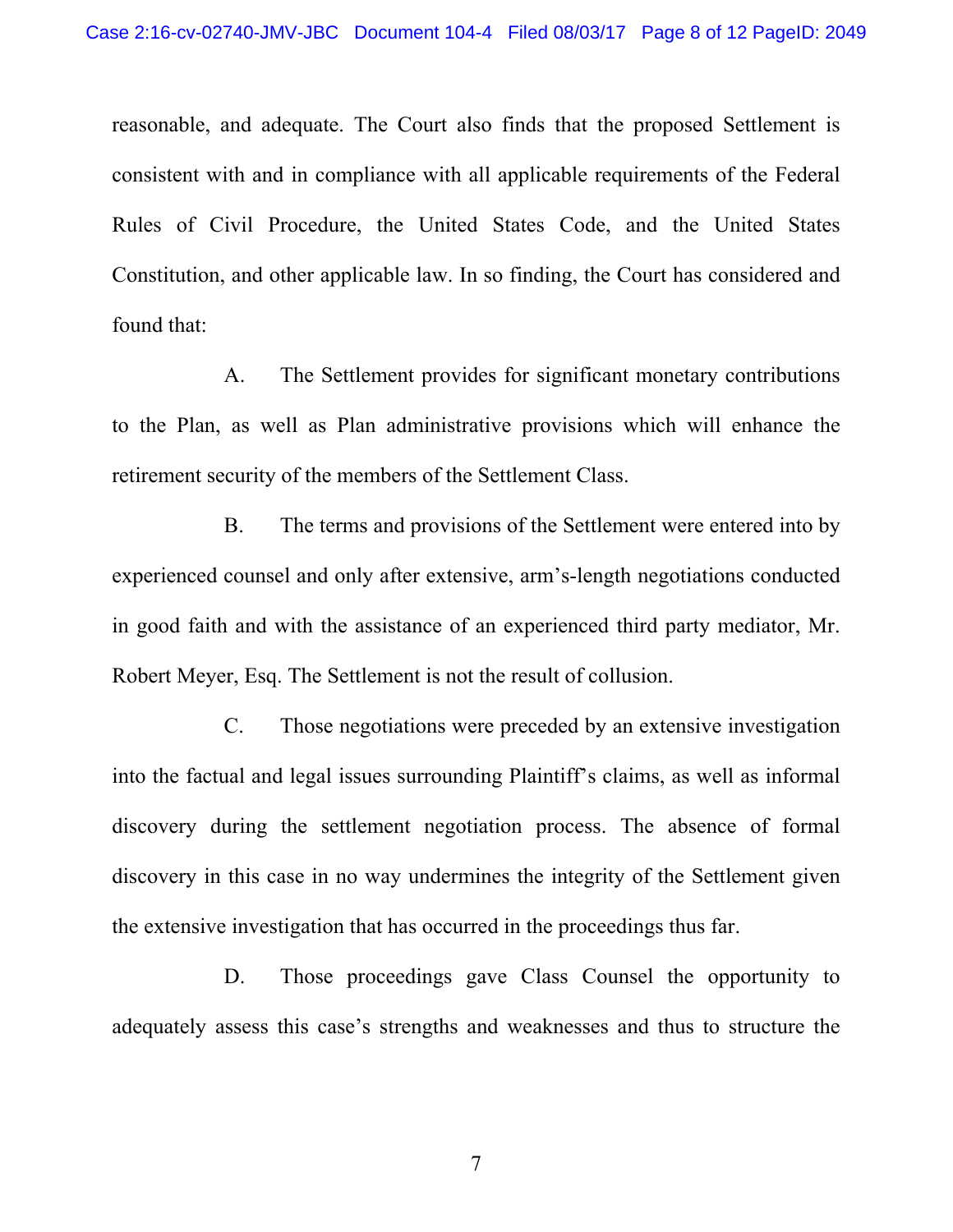Settlement in a way that adequately accounts for those strengths and weaknesses. Class Counsel was cognizant that there was no guarantee of success in this case.

E. Approval of the Settlement will result in substantial savings of time, money and effort for the Court and the Parties, and will further the interests of justice. Defendants denied and continue to deny Plaintiff's claims and allegations against them and raised various factual and legal arguments in support of their vigorous defenses in this Action.

15. All members of the Settlement Class are bound by this Judgment and by the terms of the Settlement, including the scope of the Released Claims described in Section 3 of the Settlement Agreement.

16. The Settlement, this Judgment, and/or the fact of the Settlement do not constitute any admission by any of the Parties of any liability, wrongdoing or violation of law, damages or lack thereof, or of the validity or invalidity of any claim or defense asserted in the Action. If the Settlement Agreement is not upheld on appeal, or is otherwise terminated for any reason, the Settlement and all negotiations, proceedings, and documents prepared, and statements made in connection therewith, shall be without prejudice to any Party and shall not be deemed or construed to be an admission by a Party of any fact, matter, or position of law; all Parties shall stand in the same procedural position as if the Settlement Agreement had not been negotiated, made, or filed with the Court.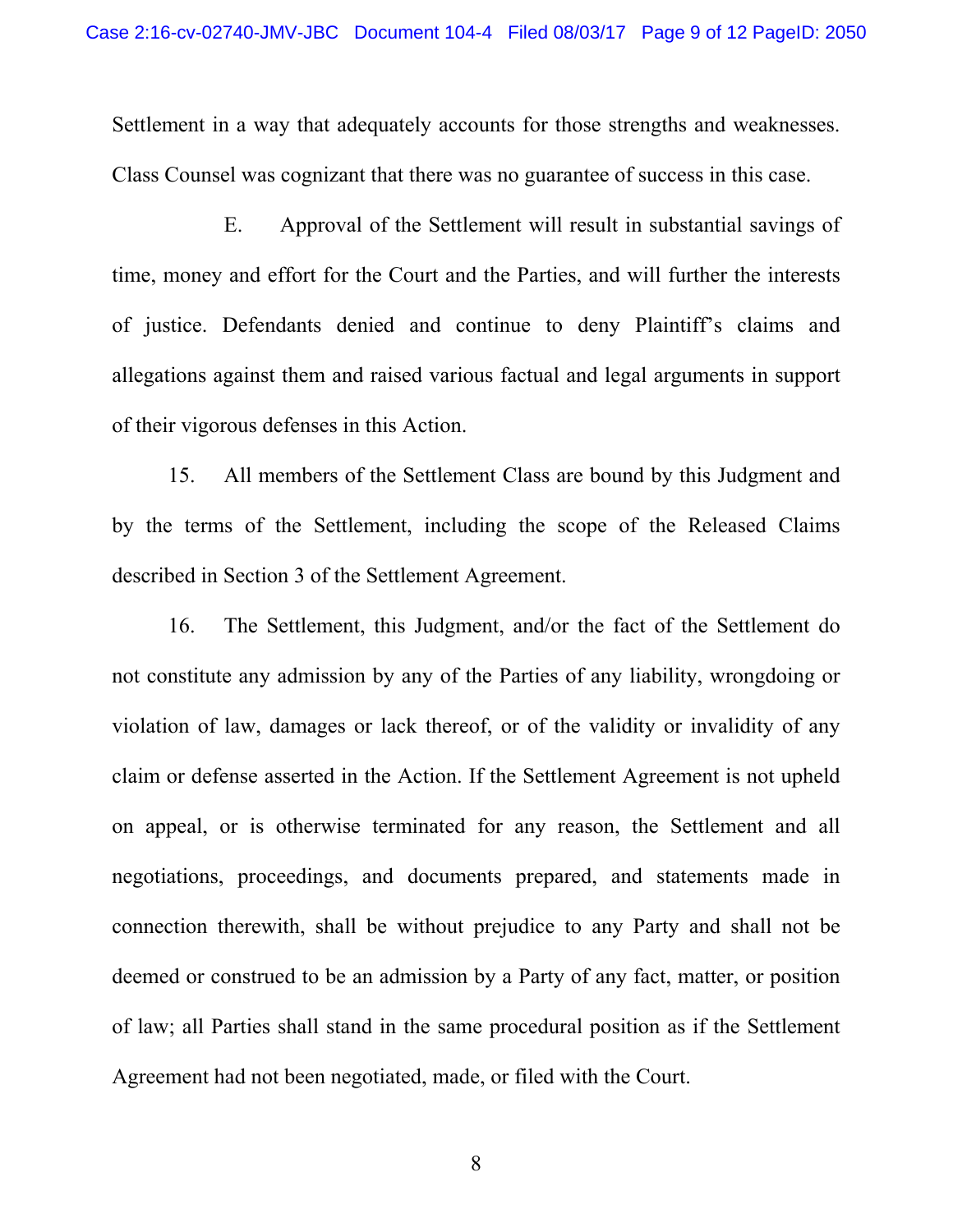17. The Court hereby dismisses with prejudice the Action, Complaint and all Released Claims identified in Section 3 of the Settlement Agreement against each and all Releasees and without costs to any of the Parties as against the others.

18. "Releasees" shall mean St. Joseph's Healthcare System, all entities that are considered to be part of a single employer controlled group under Internal Revenue Code § 414, their employees, agents and directors, including any individuals and/or Defendants.

19. "Released Claims" shall mean Any and all claims, actual or potential claims, actions, causes of action, demands, obligations, liabilities, attorneys' fees, expenses and costs under federal or state laws arising out of the allegations of the Complaint that were brought or could have been brought as of the date of the Settlement Agreement, including any current or prospective challenge to the "church plan" status of the Plan, whether or not such claims are accrued, whether already acquired or subsequently acquired, whether known or unknown, in law or equity, brought by way of demand, complaint, cross-claim, counterclaim, thirdparty claim, or otherwise.

20. In connection with the Released Claims, as of the Effective Date of the Settlement Agreement, Named Plaintiffs, on behalf of themselves and on behalf of the Settlement Class, are deemed to have expressly waived and relinquished, to the fullest extent permitted by law and equity, the provisions,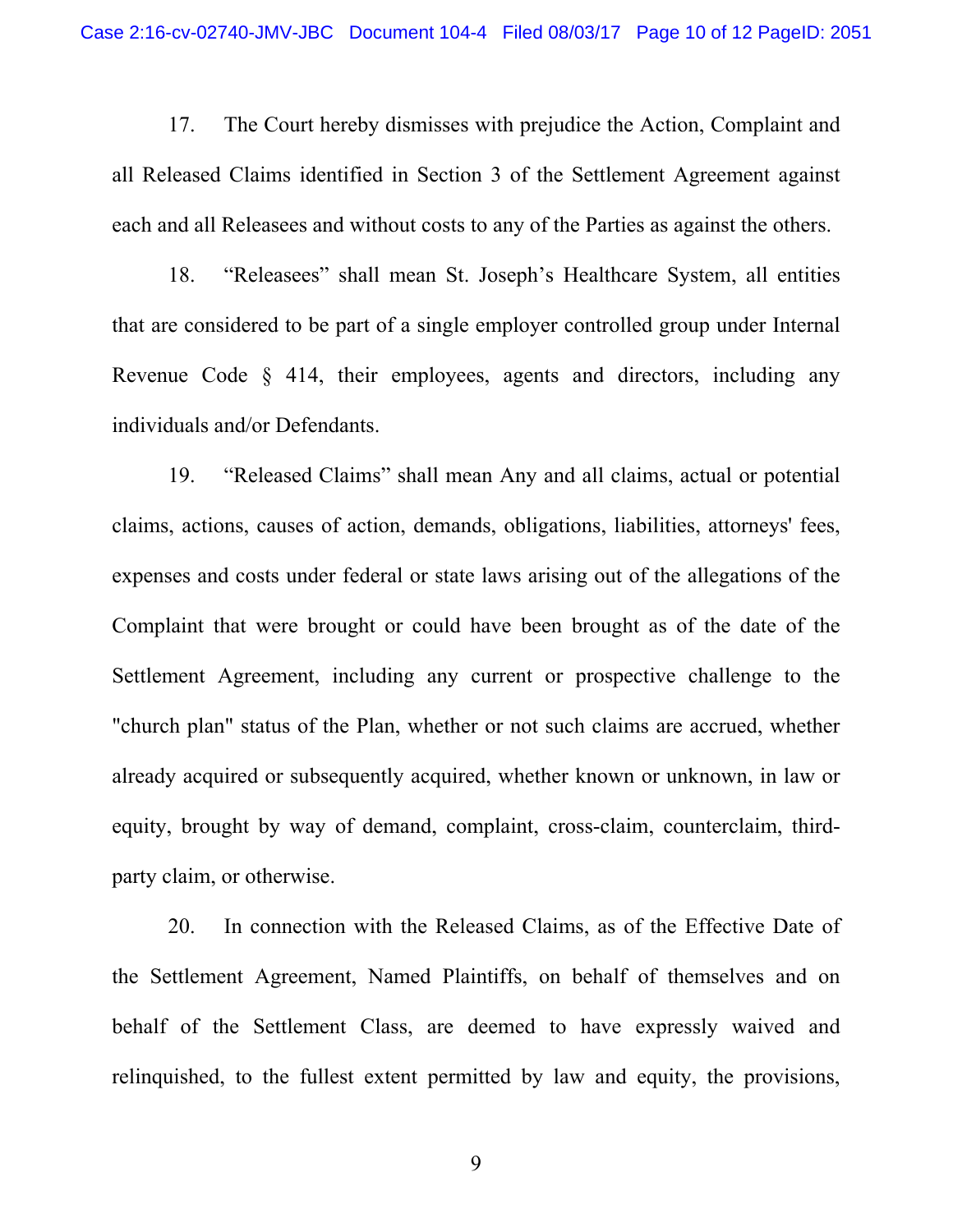rights and benefits of § 1542 of the California Civil Code, which provides: "A general release does not extend to claims which the creditor does not know or suspect to exist in his favor at the time of executing the release, which if known by him or her must have materially affected his or her settlement with the debtor."

21. Released claims shall not include the release of any of the following: (a) Any rights or duties arising out of the Settlement Agreement, including the express warranties and covenants in the Settlement Agreement; (b) Individual state law claims for benefits pursuant to the Plan's documents; (c) Claims related to any other plan that is merged, adopted or consolidated into the Plan after the execution date of the Term Sheet; (d) Any claim arising under ERISA with respect to any event occurring after (i) the Internal Revenue Service issues a written ruling that the Plan does not qualify as Church Plan; (ii) the sponsor(s) of the Plan elect to be covered by ERISA; (iii) a court of law issues a final, non-appealable ruling that the Plan is not Church Plan; (iv) the Roman Catholic Church claims no association with the Plan sponsor; (v) or an amendment to ERISA is enacted and becomes effective as a law of the United States eliminating the Church Plan exemption.

22. It is further ordered that, as of the Effective Date of the Settlement Agreement, Named Plaintiffs, on behalf of themselves and on behalf of the Settlement Class, absolutely and unconditionally release and forever discharge the Releasees from any and all Released Claims that Named Plaintiffs or the